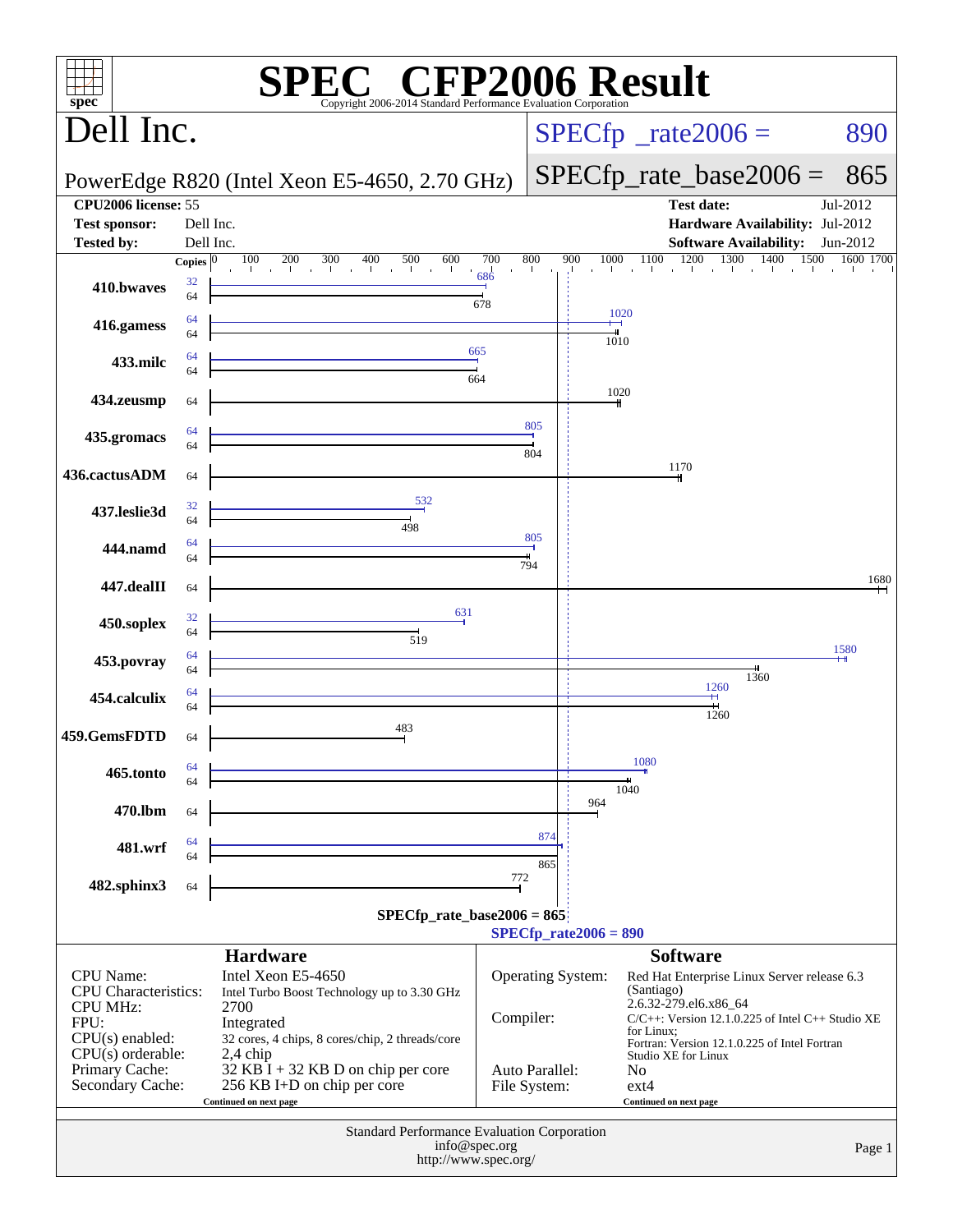

## Dell Inc.

#### $SPECTp_rate2006 = 890$

PowerEdge R820 (Intel Xeon E5-4650, 2.70 GHz)

[Memory:](http://www.spec.org/auto/cpu2006/Docs/result-fields.html#Memory) 256 GB (32 x 8 GB 2Rx4 PC3-12800R-11, ECC) [Disk Subsystem:](http://www.spec.org/auto/cpu2006/Docs/result-fields.html#DiskSubsystem) 1 x 300 GB 15000 RPM SAS

[SPECfp\\_rate\\_base2006 =](http://www.spec.org/auto/cpu2006/Docs/result-fields.html#SPECfpratebase2006) 865

#### **[CPU2006 license:](http://www.spec.org/auto/cpu2006/Docs/result-fields.html#CPU2006license)** 55 **[Test date:](http://www.spec.org/auto/cpu2006/Docs/result-fields.html#Testdate)** Jul-2012

[Other Hardware:](http://www.spec.org/auto/cpu2006/Docs/result-fields.html#OtherHardware) None

[Other Cache:](http://www.spec.org/auto/cpu2006/Docs/result-fields.html#OtherCache)

**[Test sponsor:](http://www.spec.org/auto/cpu2006/Docs/result-fields.html#Testsponsor)** Dell Inc. **[Hardware Availability:](http://www.spec.org/auto/cpu2006/Docs/result-fields.html#HardwareAvailability)** Jul-2012 **[Tested by:](http://www.spec.org/auto/cpu2006/Docs/result-fields.html#Testedby)** Dell Inc. **[Software Availability:](http://www.spec.org/auto/cpu2006/Docs/result-fields.html#SoftwareAvailability)** Jun-2012 [L3 Cache:](http://www.spec.org/auto/cpu2006/Docs/result-fields.html#L3Cache) 20 MB I+D on chip per chip<br>Other Cache: None [System State:](http://www.spec.org/auto/cpu2006/Docs/result-fields.html#SystemState) Run level 3 (multi-user)<br>Base Pointers: 32/64-bit [Base Pointers:](http://www.spec.org/auto/cpu2006/Docs/result-fields.html#BasePointers)

[Peak Pointers:](http://www.spec.org/auto/cpu2006/Docs/result-fields.html#PeakPointers) 32/64-bit [Other Software:](http://www.spec.org/auto/cpu2006/Docs/result-fields.html#OtherSoftware) None

| <b>Results Table</b>                                                                                     |               |                |       |                |       |                |             |               |                |              |                |              |                |              |
|----------------------------------------------------------------------------------------------------------|---------------|----------------|-------|----------------|-------|----------------|-------------|---------------|----------------|--------------|----------------|--------------|----------------|--------------|
|                                                                                                          | <b>Base</b>   |                |       |                |       |                | <b>Peak</b> |               |                |              |                |              |                |              |
| <b>Benchmark</b>                                                                                         | <b>Copies</b> | <b>Seconds</b> | Ratio | <b>Seconds</b> | Ratio | <b>Seconds</b> | Ratio       | <b>Copies</b> | <b>Seconds</b> | <b>Ratio</b> | <b>Seconds</b> | <b>Ratio</b> | <b>Seconds</b> | <b>Ratio</b> |
| 410.bwayes                                                                                               | 64            | 1283           | 678   | 1282           | 678   | 1284           | 677         | 32            | 634            | 686          | 634            | 686          | 634            | 686          |
| 416.gamess                                                                                               | 64            | 1236           | 1010  | 1234           | 1020  | 1241           | 1010        | 64            | 1258           | 996          | 1225           | 1020         | 1223           | 1020         |
| $433$ .milc                                                                                              | 64            | 885            | 664   | 885            | 664   | 885            | 664         | 64            | 883            | 665          | 883            | 665          | 883            | 665          |
| 434.zeusmp                                                                                               | 64            | 570            | 1020  | 572            | 1020  | 574            | 1010        | 64            | 570            | 1020         | 572            | 1020         | 574            | 1010         |
| 435.gromacs                                                                                              | 64            | 568            | 804   | 568            | 805   | 569            | 803         | 64            | 567            | 806          | 567            | 805          | 569            | 804          |
| 436.cactusADM                                                                                            | 64            | 653            | 1170  | 657            | 1160  | 652            | 1170        | 64            | 653            | 1170         | 657            | 1160         | 652            | 1170         |
| 437.leslie3d                                                                                             | 64            | 1210           | 497   | 1206           | 499   | 1208           | 498         | 32            | 566            | 532          | 565            | 532          | 565            | 532          |
| 444.namd                                                                                                 | 64            | 647            | 794   | 646            | 795   | 651            | <b>789</b>  | 64            | 636            | 806          | 637            | 805          | 637            | 805          |
| 447.dealII                                                                                               | 64            | 440            | 1660  | 434            | 1690  | 435            | <b>1680</b> | 64            | 440            | 1660         | 434            | 1690         | 435            | 1680         |
| $450$ .soplex                                                                                            | 64            | 1029           | 519   | 1030           | 518   | 1028           | 519         | 32            | 422            | 632          | 423            | 631          | 423            | 631          |
| 453.povray                                                                                               | 64            | 250            | 1360  | 251            | 1360  | 249            | 1370        | 64            | 215            | 1580         | 215            | 1590         | 218            | 1570         |
| 454.calculix                                                                                             | 64            | 422            | 1250  | 417            | 1270  | 418            | 1260        | 64            | 423            | 1250         | 418            | 1260         | 418            | 1260         |
| 459.GemsFDTD                                                                                             | 64            | 1405           | 483   | 1404           | 484   | 1407           | 483         | 64            | 1405           | 483          | 1404           | 484          | 1407           | 483          |
| 465.tonto                                                                                                | 64            | 607            | 1040  | 602            | 1050  | 606            | <b>1040</b> | 64            | 579            | 1090         | 582            | 1080         | 582            | 1080         |
| 470.1bm                                                                                                  | 64            | 912            | 964   | 912            | 964   | 913            | 963         | 64            | 912            | 964          | 912            | 964          | 913            | 963          |
| 481.wrf                                                                                                  | 64            | 827            | 865   | 828            | 864   | 827            | 865         | 64            | 818            | 874          | 815            | 877          | 818            | 874          |
| 482.sphinx3                                                                                              | 64            | 1617           | 772   | 1621           | 769   | 1616           | 772         | 64            | 1617           | 772          | 1621           | 769          | 1616           | 772          |
| Results appear in the order in which they were run. Bold underlined text indicates a median measurement. |               |                |       |                |       |                |             |               |                |              |                |              |                |              |

#### **[Submit Notes](http://www.spec.org/auto/cpu2006/Docs/result-fields.html#SubmitNotes)**

 The numactl mechanism was used to bind copies to processors. The config file option 'submit' was used to generate numactl commands to bind each copy to a specific processor. For details, please see the config file.

#### **[Operating System Notes](http://www.spec.org/auto/cpu2006/Docs/result-fields.html#OperatingSystemNotes)**

Stack size set to unlimited using "ulimit -s unlimited"

#### **[Platform Notes](http://www.spec.org/auto/cpu2006/Docs/result-fields.html#PlatformNotes)**

 System Profile set to Custom CPU Power Management set to Maximum Performance Memory Frequency set to Maximum Performance

Continued on next page

Standard Performance Evaluation Corporation [info@spec.org](mailto:info@spec.org) <http://www.spec.org/>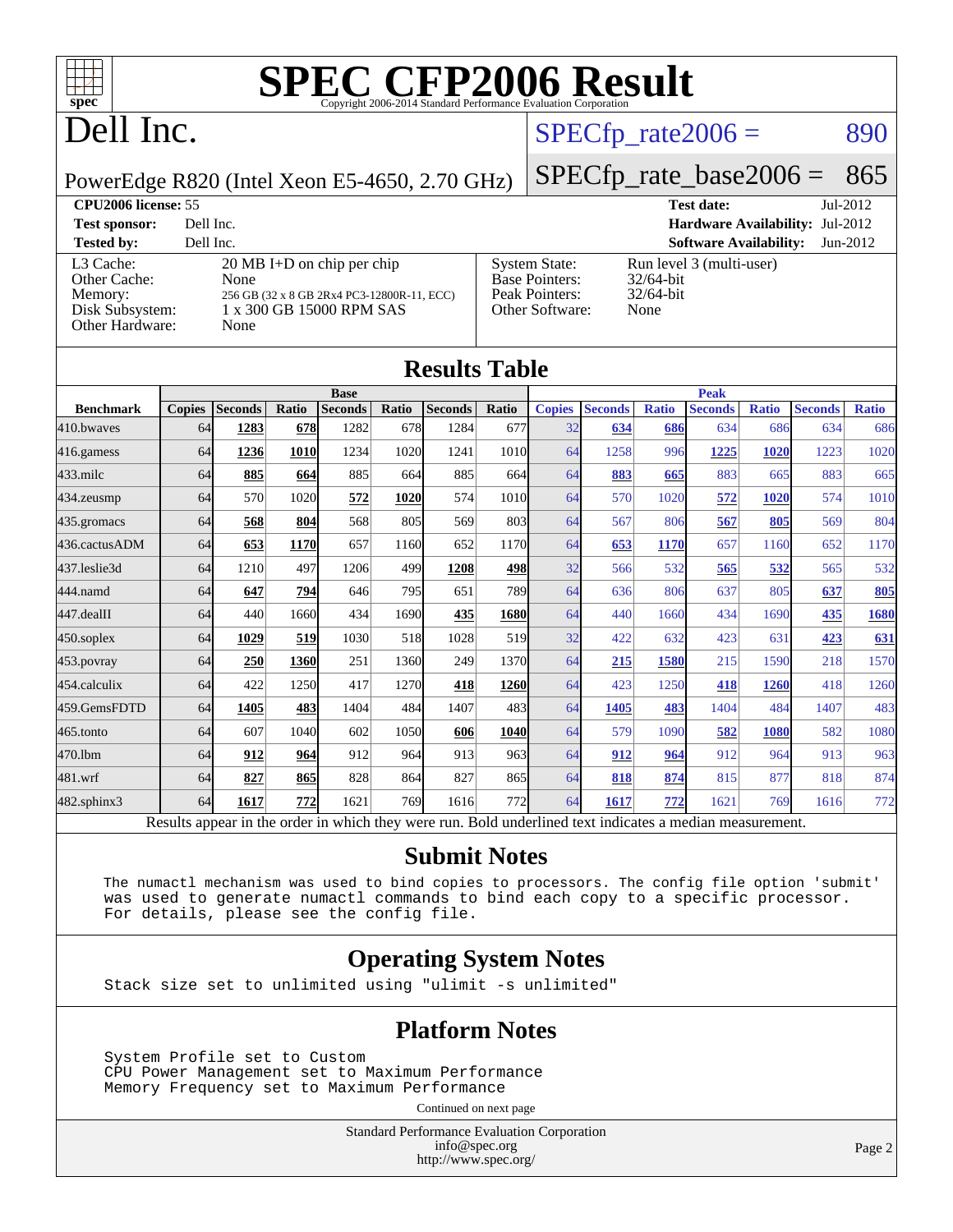Dell Inc.

 $SPECTp\_rate2006 = 890$ 

PowerEdge R820 (Intel Xeon E5-4650, 2.70 GHz)

**[Tested by:](http://www.spec.org/auto/cpu2006/Docs/result-fields.html#Testedby)** Dell Inc. **[Software Availability:](http://www.spec.org/auto/cpu2006/Docs/result-fields.html#SoftwareAvailability)** Jun-2012

**[CPU2006 license:](http://www.spec.org/auto/cpu2006/Docs/result-fields.html#CPU2006license)** 55 **[Test date:](http://www.spec.org/auto/cpu2006/Docs/result-fields.html#Testdate)** Jul-2012 **[Test sponsor:](http://www.spec.org/auto/cpu2006/Docs/result-fields.html#Testsponsor)** Dell Inc. **[Hardware Availability:](http://www.spec.org/auto/cpu2006/Docs/result-fields.html#HardwareAvailability)** Jul-2012

[SPECfp\\_rate\\_base2006 =](http://www.spec.org/auto/cpu2006/Docs/result-fields.html#SPECfpratebase2006) 865

#### **[Platform Notes \(Continued\)](http://www.spec.org/auto/cpu2006/Docs/result-fields.html#PlatformNotes)**

Standard Performance Evaluation Corporation [info@spec.org](mailto:info@spec.org) Turbo Boost set to Enabled C States/C1E set to Enabled Sysinfo program /root/cpu2006-1.2/config/sysinfo.rev6800 \$Rev: 6800 \$ \$Date:: 2011-10-11 #\$ 6f2ebdff5032aaa42e583f96b07f99d3 running on localhost.localdomain Tue Jul 31 23:43:07 2012 This section contains SUT (System Under Test) info as seen by some common utilities. To remove or add to this section, see: <http://www.spec.org/cpu2006/Docs/config.html#sysinfo> From /proc/cpuinfo model name : Intel(R) Xeon(R) CPU E5-4650 0 @ 2.70GHz 4 "physical id"s (chips) 64 "processors" cores, siblings (Caution: counting these is hw and system dependent. The following excerpts from /proc/cpuinfo might not be reliable. Use with caution.) cpu cores : 8 siblings : 16 physical 0: cores 0 1 2 3 4 5 6 7 physical 1: cores 0 1 2 3 4 5 6 7 physical 2: cores 0 1 2 3 4 5 6 7 physical 3: cores 0 1 2 3 4 5 6 7 cache size : 20480 KB From /proc/meminfo MemTotal: 264482264 kB HugePages\_Total: 0<br>Hugepagesize: 2048 kB Hugepagesize: /usr/bin/lsb\_release -d Red Hat Enterprise Linux Server release 6.3 (Santiago) From /etc/\*release\* /etc/\*version\* redhat-release: Red Hat Enterprise Linux Server release 6.3 (Santiago) system-release: Red Hat Enterprise Linux Server release 6.3 (Santiago) system-release-cpe: cpe:/o:redhat:enterprise\_linux:6server:ga:server uname -a: Linux localhost.localdomain 2.6.32-279.el6.x86 64 #1 SMP Wed Jun 13 18:24:36 EDT 2012 x86\_64 x86\_64 x86\_64 GNU/Linux run-level 3 Jul 31 11:20 last=5 SPEC is set to: /root/cpu2006-1.2 Filesystem Type Size Used-Avail-Use%-Mounted-on-<br>  $\sqrt{\text{dev}}/\text{sdal}$  ext4 250G 63G 175G 27%-/ 63G 175G 27% / Additional information from dmidecode: Memory: 15x 00AD00B300AD HMT31GR7BFR4C-PB 8 GB 1600 MHz 2 rank 7x 00AD04B300AD HMT31GR7BFR4C-PB 8 GB 1600 MHz 2 rank Continued on next page

<http://www.spec.org/>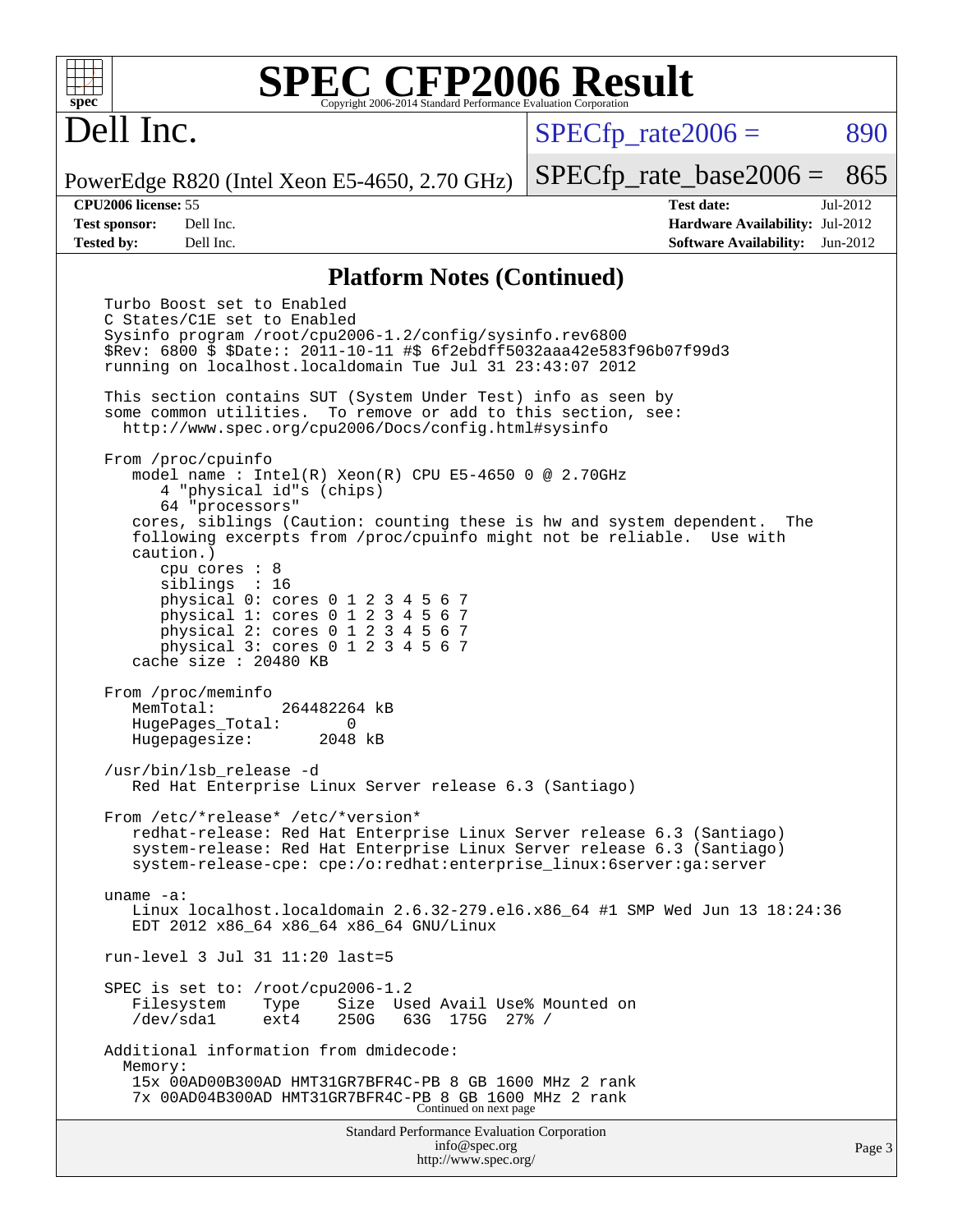

Dell Inc.

 $SPECTp\_rate2006 = 890$ 

PowerEdge R820 (Intel Xeon E5-4650, 2.70 GHz)

**[Tested by:](http://www.spec.org/auto/cpu2006/Docs/result-fields.html#Testedby)** Dell Inc. **[Software Availability:](http://www.spec.org/auto/cpu2006/Docs/result-fields.html#SoftwareAvailability)** Jun-2012

[SPECfp\\_rate\\_base2006 =](http://www.spec.org/auto/cpu2006/Docs/result-fields.html#SPECfpratebase2006) 865 **[CPU2006 license:](http://www.spec.org/auto/cpu2006/Docs/result-fields.html#CPU2006license)** 55 **[Test date:](http://www.spec.org/auto/cpu2006/Docs/result-fields.html#Testdate)** Jul-2012 **[Test sponsor:](http://www.spec.org/auto/cpu2006/Docs/result-fields.html#Testsponsor)** Dell Inc. **[Hardware Availability:](http://www.spec.org/auto/cpu2006/Docs/result-fields.html#HardwareAvailability)** Jul-2012

#### **[Platform Notes \(Continued\)](http://www.spec.org/auto/cpu2006/Docs/result-fields.html#PlatformNotes)**

10x 00CE00B300CE M393B1K70DH0-CK0 8 GB 1600 MHz 2 rank

(End of data from sysinfo program)

#### **[General Notes](http://www.spec.org/auto/cpu2006/Docs/result-fields.html#GeneralNotes)**

Environment variables set by runspec before the start of the run: LD LIBRARY PATH = "/root/cpu2006-1.2/libs/32:/root/cpu2006-1.2/libs/64"

 Binaries compiled on a system with 1x Core i7-860 CPU + 8GB memory using RHEL5.5 Transparent Huge Pages enabled with: echo always > /sys/kernel/mm/redhat\_transparent\_hugepage/enabled Filesystem page cache cleared with: echo 1> /proc/sys/vm/drop\_caches runspec command invoked through numactl i.e.: numactl --interleave=all runspec <etc> The Dell PowerEdge R820 and the Bull NovaScale R470 F3 models are electronically equivalent. The results have been measured on a Dell PowerEdge R820 model

#### **[Base Compiler Invocation](http://www.spec.org/auto/cpu2006/Docs/result-fields.html#BaseCompilerInvocation)**

[C benchmarks](http://www.spec.org/auto/cpu2006/Docs/result-fields.html#Cbenchmarks):  $inc$   $-m64$ 

[C++ benchmarks:](http://www.spec.org/auto/cpu2006/Docs/result-fields.html#CXXbenchmarks) [icpc -m64](http://www.spec.org/cpu2006/results/res2012q3/cpu2006-20120814-24232.flags.html#user_CXXbase_intel_icpc_64bit_bedb90c1146cab66620883ef4f41a67e)

[Fortran benchmarks](http://www.spec.org/auto/cpu2006/Docs/result-fields.html#Fortranbenchmarks): [ifort -m64](http://www.spec.org/cpu2006/results/res2012q3/cpu2006-20120814-24232.flags.html#user_FCbase_intel_ifort_64bit_ee9d0fb25645d0210d97eb0527dcc06e)

[Benchmarks using both Fortran and C](http://www.spec.org/auto/cpu2006/Docs/result-fields.html#BenchmarksusingbothFortranandC): [icc -m64](http://www.spec.org/cpu2006/results/res2012q3/cpu2006-20120814-24232.flags.html#user_CC_FCbase_intel_icc_64bit_0b7121f5ab7cfabee23d88897260401c) [ifort -m64](http://www.spec.org/cpu2006/results/res2012q3/cpu2006-20120814-24232.flags.html#user_CC_FCbase_intel_ifort_64bit_ee9d0fb25645d0210d97eb0527dcc06e)

## **[Base Portability Flags](http://www.spec.org/auto/cpu2006/Docs/result-fields.html#BasePortabilityFlags)**

 410.bwaves: [-DSPEC\\_CPU\\_LP64](http://www.spec.org/cpu2006/results/res2012q3/cpu2006-20120814-24232.flags.html#suite_basePORTABILITY410_bwaves_DSPEC_CPU_LP64) 416.gamess: [-DSPEC\\_CPU\\_LP64](http://www.spec.org/cpu2006/results/res2012q3/cpu2006-20120814-24232.flags.html#suite_basePORTABILITY416_gamess_DSPEC_CPU_LP64) 433.milc: [-DSPEC\\_CPU\\_LP64](http://www.spec.org/cpu2006/results/res2012q3/cpu2006-20120814-24232.flags.html#suite_basePORTABILITY433_milc_DSPEC_CPU_LP64) 434.zeusmp: [-DSPEC\\_CPU\\_LP64](http://www.spec.org/cpu2006/results/res2012q3/cpu2006-20120814-24232.flags.html#suite_basePORTABILITY434_zeusmp_DSPEC_CPU_LP64) 435.gromacs: [-DSPEC\\_CPU\\_LP64](http://www.spec.org/cpu2006/results/res2012q3/cpu2006-20120814-24232.flags.html#suite_basePORTABILITY435_gromacs_DSPEC_CPU_LP64) [-nofor\\_main](http://www.spec.org/cpu2006/results/res2012q3/cpu2006-20120814-24232.flags.html#user_baseLDPORTABILITY435_gromacs_f-nofor_main) 436.cactusADM: [-DSPEC\\_CPU\\_LP64](http://www.spec.org/cpu2006/results/res2012q3/cpu2006-20120814-24232.flags.html#suite_basePORTABILITY436_cactusADM_DSPEC_CPU_LP64) [-nofor\\_main](http://www.spec.org/cpu2006/results/res2012q3/cpu2006-20120814-24232.flags.html#user_baseLDPORTABILITY436_cactusADM_f-nofor_main) 437.leslie3d: [-DSPEC\\_CPU\\_LP64](http://www.spec.org/cpu2006/results/res2012q3/cpu2006-20120814-24232.flags.html#suite_basePORTABILITY437_leslie3d_DSPEC_CPU_LP64) 444.namd: [-DSPEC\\_CPU\\_LP64](http://www.spec.org/cpu2006/results/res2012q3/cpu2006-20120814-24232.flags.html#suite_basePORTABILITY444_namd_DSPEC_CPU_LP64) 447.dealII: [-DSPEC\\_CPU\\_LP64](http://www.spec.org/cpu2006/results/res2012q3/cpu2006-20120814-24232.flags.html#suite_basePORTABILITY447_dealII_DSPEC_CPU_LP64)

Continued on next page

Standard Performance Evaluation Corporation [info@spec.org](mailto:info@spec.org) <http://www.spec.org/>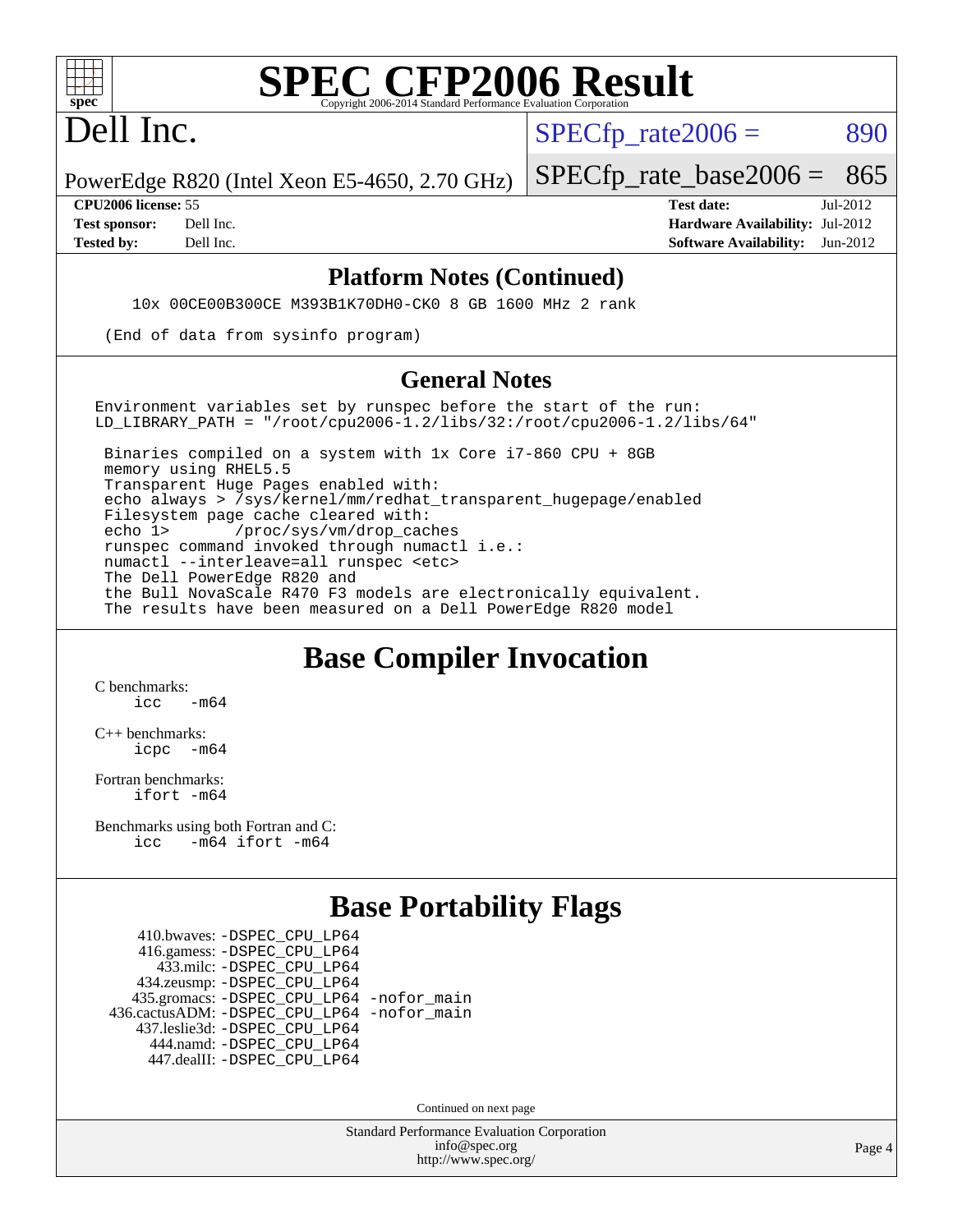

Dell Inc.

 $SPECTp\_rate2006 = 890$ 

[SPECfp\\_rate\\_base2006 =](http://www.spec.org/auto/cpu2006/Docs/result-fields.html#SPECfpratebase2006) 865

PowerEdge R820 (Intel Xeon E5-4650, 2.70 GHz)

**[CPU2006 license:](http://www.spec.org/auto/cpu2006/Docs/result-fields.html#CPU2006license)** 55 **[Test date:](http://www.spec.org/auto/cpu2006/Docs/result-fields.html#Testdate)** Jul-2012 **[Test sponsor:](http://www.spec.org/auto/cpu2006/Docs/result-fields.html#Testsponsor)** Dell Inc. **[Hardware Availability:](http://www.spec.org/auto/cpu2006/Docs/result-fields.html#HardwareAvailability)** Jul-2012 **[Tested by:](http://www.spec.org/auto/cpu2006/Docs/result-fields.html#Testedby)** Dell Inc. **[Software Availability:](http://www.spec.org/auto/cpu2006/Docs/result-fields.html#SoftwareAvailability)** Jun-2012

## **[Base Portability Flags \(Continued\)](http://www.spec.org/auto/cpu2006/Docs/result-fields.html#BasePortabilityFlags)**

 450.soplex: [-DSPEC\\_CPU\\_LP64](http://www.spec.org/cpu2006/results/res2012q3/cpu2006-20120814-24232.flags.html#suite_basePORTABILITY450_soplex_DSPEC_CPU_LP64) 453.povray: [-DSPEC\\_CPU\\_LP64](http://www.spec.org/cpu2006/results/res2012q3/cpu2006-20120814-24232.flags.html#suite_basePORTABILITY453_povray_DSPEC_CPU_LP64) 454.calculix: [-DSPEC\\_CPU\\_LP64](http://www.spec.org/cpu2006/results/res2012q3/cpu2006-20120814-24232.flags.html#suite_basePORTABILITY454_calculix_DSPEC_CPU_LP64) [-nofor\\_main](http://www.spec.org/cpu2006/results/res2012q3/cpu2006-20120814-24232.flags.html#user_baseLDPORTABILITY454_calculix_f-nofor_main) 459.GemsFDTD: [-DSPEC\\_CPU\\_LP64](http://www.spec.org/cpu2006/results/res2012q3/cpu2006-20120814-24232.flags.html#suite_basePORTABILITY459_GemsFDTD_DSPEC_CPU_LP64) 465.tonto: [-DSPEC\\_CPU\\_LP64](http://www.spec.org/cpu2006/results/res2012q3/cpu2006-20120814-24232.flags.html#suite_basePORTABILITY465_tonto_DSPEC_CPU_LP64) 470.lbm: [-DSPEC\\_CPU\\_LP64](http://www.spec.org/cpu2006/results/res2012q3/cpu2006-20120814-24232.flags.html#suite_basePORTABILITY470_lbm_DSPEC_CPU_LP64) 482.sphinx3: [-DSPEC\\_CPU\\_LP64](http://www.spec.org/cpu2006/results/res2012q3/cpu2006-20120814-24232.flags.html#suite_basePORTABILITY482_sphinx3_DSPEC_CPU_LP64)

481.wrf: [-DSPEC\\_CPU\\_LP64](http://www.spec.org/cpu2006/results/res2012q3/cpu2006-20120814-24232.flags.html#suite_basePORTABILITY481_wrf_DSPEC_CPU_LP64) [-DSPEC\\_CPU\\_CASE\\_FLAG](http://www.spec.org/cpu2006/results/res2012q3/cpu2006-20120814-24232.flags.html#b481.wrf_baseCPORTABILITY_DSPEC_CPU_CASE_FLAG) [-DSPEC\\_CPU\\_LINUX](http://www.spec.org/cpu2006/results/res2012q3/cpu2006-20120814-24232.flags.html#b481.wrf_baseCPORTABILITY_DSPEC_CPU_LINUX)

## **[Base Optimization Flags](http://www.spec.org/auto/cpu2006/Docs/result-fields.html#BaseOptimizationFlags)**

[C benchmarks](http://www.spec.org/auto/cpu2006/Docs/result-fields.html#Cbenchmarks):

[-xAVX](http://www.spec.org/cpu2006/results/res2012q3/cpu2006-20120814-24232.flags.html#user_CCbase_f-xAVX) [-ipo](http://www.spec.org/cpu2006/results/res2012q3/cpu2006-20120814-24232.flags.html#user_CCbase_f-ipo) [-O3](http://www.spec.org/cpu2006/results/res2012q3/cpu2006-20120814-24232.flags.html#user_CCbase_f-O3) [-no-prec-div](http://www.spec.org/cpu2006/results/res2012q3/cpu2006-20120814-24232.flags.html#user_CCbase_f-no-prec-div) [-static](http://www.spec.org/cpu2006/results/res2012q3/cpu2006-20120814-24232.flags.html#user_CCbase_f-static) [-opt-prefetch](http://www.spec.org/cpu2006/results/res2012q3/cpu2006-20120814-24232.flags.html#user_CCbase_f-opt-prefetch) [-auto-p32](http://www.spec.org/cpu2006/results/res2012q3/cpu2006-20120814-24232.flags.html#user_CCbase_f-auto-p32) [-ansi-alias](http://www.spec.org/cpu2006/results/res2012q3/cpu2006-20120814-24232.flags.html#user_CCbase_f-ansi-alias) [-opt-mem-layout-trans=3](http://www.spec.org/cpu2006/results/res2012q3/cpu2006-20120814-24232.flags.html#user_CCbase_f-opt-mem-layout-trans_a7b82ad4bd7abf52556d4961a2ae94d5)

[C++ benchmarks:](http://www.spec.org/auto/cpu2006/Docs/result-fields.html#CXXbenchmarks)

[-xAVX](http://www.spec.org/cpu2006/results/res2012q3/cpu2006-20120814-24232.flags.html#user_CXXbase_f-xAVX) [-ipo](http://www.spec.org/cpu2006/results/res2012q3/cpu2006-20120814-24232.flags.html#user_CXXbase_f-ipo) [-O3](http://www.spec.org/cpu2006/results/res2012q3/cpu2006-20120814-24232.flags.html#user_CXXbase_f-O3) [-no-prec-div](http://www.spec.org/cpu2006/results/res2012q3/cpu2006-20120814-24232.flags.html#user_CXXbase_f-no-prec-div) [-static](http://www.spec.org/cpu2006/results/res2012q3/cpu2006-20120814-24232.flags.html#user_CXXbase_f-static) [-opt-prefetch](http://www.spec.org/cpu2006/results/res2012q3/cpu2006-20120814-24232.flags.html#user_CXXbase_f-opt-prefetch) [-auto-p32](http://www.spec.org/cpu2006/results/res2012q3/cpu2006-20120814-24232.flags.html#user_CXXbase_f-auto-p32) [-ansi-alias](http://www.spec.org/cpu2006/results/res2012q3/cpu2006-20120814-24232.flags.html#user_CXXbase_f-ansi-alias) [-opt-mem-layout-trans=3](http://www.spec.org/cpu2006/results/res2012q3/cpu2006-20120814-24232.flags.html#user_CXXbase_f-opt-mem-layout-trans_a7b82ad4bd7abf52556d4961a2ae94d5)

[Fortran benchmarks](http://www.spec.org/auto/cpu2006/Docs/result-fields.html#Fortranbenchmarks):

[-xAVX](http://www.spec.org/cpu2006/results/res2012q3/cpu2006-20120814-24232.flags.html#user_FCbase_f-xAVX) [-ipo](http://www.spec.org/cpu2006/results/res2012q3/cpu2006-20120814-24232.flags.html#user_FCbase_f-ipo) [-O3](http://www.spec.org/cpu2006/results/res2012q3/cpu2006-20120814-24232.flags.html#user_FCbase_f-O3) [-no-prec-div](http://www.spec.org/cpu2006/results/res2012q3/cpu2006-20120814-24232.flags.html#user_FCbase_f-no-prec-div) [-static](http://www.spec.org/cpu2006/results/res2012q3/cpu2006-20120814-24232.flags.html#user_FCbase_f-static) [-opt-prefetch](http://www.spec.org/cpu2006/results/res2012q3/cpu2006-20120814-24232.flags.html#user_FCbase_f-opt-prefetch)

[Benchmarks using both Fortran and C](http://www.spec.org/auto/cpu2006/Docs/result-fields.html#BenchmarksusingbothFortranandC):

[-xAVX](http://www.spec.org/cpu2006/results/res2012q3/cpu2006-20120814-24232.flags.html#user_CC_FCbase_f-xAVX) [-ipo](http://www.spec.org/cpu2006/results/res2012q3/cpu2006-20120814-24232.flags.html#user_CC_FCbase_f-ipo) [-O3](http://www.spec.org/cpu2006/results/res2012q3/cpu2006-20120814-24232.flags.html#user_CC_FCbase_f-O3) [-no-prec-div](http://www.spec.org/cpu2006/results/res2012q3/cpu2006-20120814-24232.flags.html#user_CC_FCbase_f-no-prec-div) [-static](http://www.spec.org/cpu2006/results/res2012q3/cpu2006-20120814-24232.flags.html#user_CC_FCbase_f-static) [-opt-prefetch](http://www.spec.org/cpu2006/results/res2012q3/cpu2006-20120814-24232.flags.html#user_CC_FCbase_f-opt-prefetch) [-auto-p32](http://www.spec.org/cpu2006/results/res2012q3/cpu2006-20120814-24232.flags.html#user_CC_FCbase_f-auto-p32) [-ansi-alias](http://www.spec.org/cpu2006/results/res2012q3/cpu2006-20120814-24232.flags.html#user_CC_FCbase_f-ansi-alias) [-opt-mem-layout-trans=3](http://www.spec.org/cpu2006/results/res2012q3/cpu2006-20120814-24232.flags.html#user_CC_FCbase_f-opt-mem-layout-trans_a7b82ad4bd7abf52556d4961a2ae94d5)

## **[Peak Compiler Invocation](http://www.spec.org/auto/cpu2006/Docs/result-fields.html#PeakCompilerInvocation)**

[C benchmarks](http://www.spec.org/auto/cpu2006/Docs/result-fields.html#Cbenchmarks):  $\text{icc}$  -m64

[C++ benchmarks \(except as noted below\):](http://www.spec.org/auto/cpu2006/Docs/result-fields.html#CXXbenchmarksexceptasnotedbelow) [icpc -m64](http://www.spec.org/cpu2006/results/res2012q3/cpu2006-20120814-24232.flags.html#user_CXXpeak_intel_icpc_64bit_bedb90c1146cab66620883ef4f41a67e)

450.soplex: [icpc -m32](http://www.spec.org/cpu2006/results/res2012q3/cpu2006-20120814-24232.flags.html#user_peakCXXLD450_soplex_intel_icpc_4e5a5ef1a53fd332b3c49e69c3330699)

[Fortran benchmarks](http://www.spec.org/auto/cpu2006/Docs/result-fields.html#Fortranbenchmarks): [ifort -m64](http://www.spec.org/cpu2006/results/res2012q3/cpu2006-20120814-24232.flags.html#user_FCpeak_intel_ifort_64bit_ee9d0fb25645d0210d97eb0527dcc06e)

[Benchmarks using both Fortran and C](http://www.spec.org/auto/cpu2006/Docs/result-fields.html#BenchmarksusingbothFortranandC): [icc -m64](http://www.spec.org/cpu2006/results/res2012q3/cpu2006-20120814-24232.flags.html#user_CC_FCpeak_intel_icc_64bit_0b7121f5ab7cfabee23d88897260401c) [ifort -m64](http://www.spec.org/cpu2006/results/res2012q3/cpu2006-20120814-24232.flags.html#user_CC_FCpeak_intel_ifort_64bit_ee9d0fb25645d0210d97eb0527dcc06e)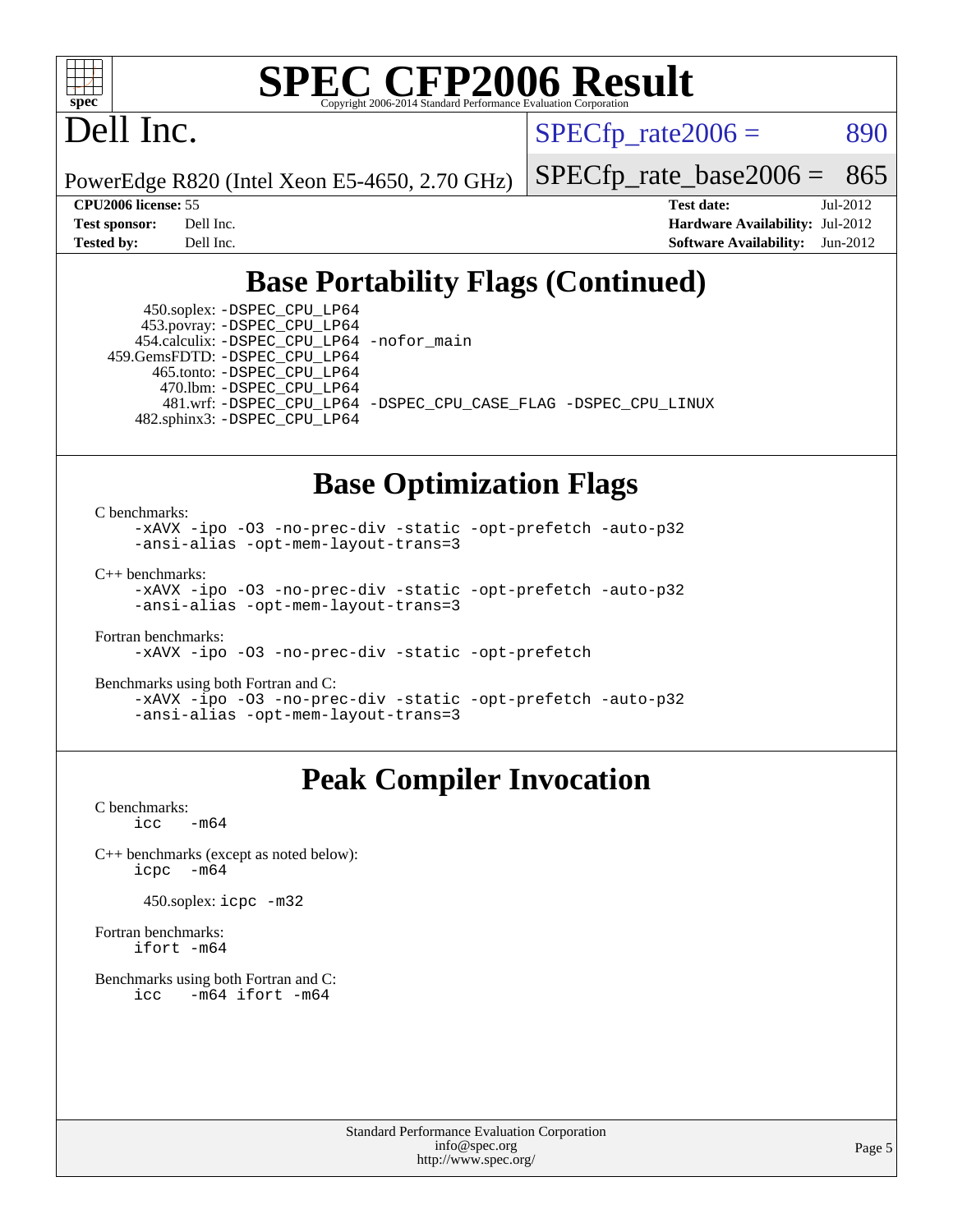

# Dell Inc.

 $SPECTp\_rate2006 = 890$ 

PowerEdge R820 (Intel Xeon E5-4650, 2.70 GHz)

[SPECfp\\_rate\\_base2006 =](http://www.spec.org/auto/cpu2006/Docs/result-fields.html#SPECfpratebase2006) 865

**[CPU2006 license:](http://www.spec.org/auto/cpu2006/Docs/result-fields.html#CPU2006license)** 55 **[Test date:](http://www.spec.org/auto/cpu2006/Docs/result-fields.html#Testdate)** Jul-2012 **[Test sponsor:](http://www.spec.org/auto/cpu2006/Docs/result-fields.html#Testsponsor)** Dell Inc. **[Hardware Availability:](http://www.spec.org/auto/cpu2006/Docs/result-fields.html#HardwareAvailability)** Jul-2012 **[Tested by:](http://www.spec.org/auto/cpu2006/Docs/result-fields.html#Testedby)** Dell Inc. **[Software Availability:](http://www.spec.org/auto/cpu2006/Docs/result-fields.html#SoftwareAvailability)** Jun-2012

## **[Peak Portability Flags](http://www.spec.org/auto/cpu2006/Docs/result-fields.html#PeakPortabilityFlags)**

| 410.bwaves: -DSPEC CPU LP64                 |                                                                |
|---------------------------------------------|----------------------------------------------------------------|
| 416.gamess: -DSPEC_CPU_LP64                 |                                                                |
| 433.milc: -DSPEC CPU LP64                   |                                                                |
| 434.zeusmp: -DSPEC_CPU_LP64                 |                                                                |
| 435.gromacs: -DSPEC_CPU_LP64 -nofor_main    |                                                                |
| 436.cactusADM: -DSPEC CPU LP64 -nofor main  |                                                                |
| 437.leslie3d: -DSPEC CPU LP64               |                                                                |
| 444.namd: -DSPEC CPU LP64                   |                                                                |
| 447.dealII: -DSPEC CPU LP64                 |                                                                |
| 453.povray: -DSPEC_CPU_LP64                 |                                                                |
| 454.calculix: - DSPEC CPU LP64 - nofor main |                                                                |
| 459. GemsFDTD: - DSPEC CPU LP64             |                                                                |
| 465.tonto: - DSPEC CPU LP64                 |                                                                |
| 470.1bm: - DSPEC CPU LP64                   |                                                                |
|                                             | 481.wrf: -DSPEC_CPU_LP64 -DSPEC_CPU_CASE_FLAG -DSPEC_CPU_LINUX |
| 482.sphinx3: -DSPEC_CPU_LP64                |                                                                |

## **[Peak Optimization Flags](http://www.spec.org/auto/cpu2006/Docs/result-fields.html#PeakOptimizationFlags)**

[C benchmarks](http://www.spec.org/auto/cpu2006/Docs/result-fields.html#Cbenchmarks):

 433.milc: [-xAVX](http://www.spec.org/cpu2006/results/res2012q3/cpu2006-20120814-24232.flags.html#user_peakPASS2_CFLAGSPASS2_LDFLAGS433_milc_f-xAVX)(pass 2) [-prof-gen](http://www.spec.org/cpu2006/results/res2012q3/cpu2006-20120814-24232.flags.html#user_peakPASS1_CFLAGSPASS1_LDFLAGS433_milc_prof_gen_e43856698f6ca7b7e442dfd80e94a8fc)(pass 1) [-ipo](http://www.spec.org/cpu2006/results/res2012q3/cpu2006-20120814-24232.flags.html#user_peakPASS2_CFLAGSPASS2_LDFLAGS433_milc_f-ipo)(pass 2) [-O3](http://www.spec.org/cpu2006/results/res2012q3/cpu2006-20120814-24232.flags.html#user_peakPASS2_CFLAGSPASS2_LDFLAGS433_milc_f-O3)(pass 2) [-no-prec-div](http://www.spec.org/cpu2006/results/res2012q3/cpu2006-20120814-24232.flags.html#user_peakPASS2_CFLAGSPASS2_LDFLAGS433_milc_f-no-prec-div)(pass 2) [-prof-use](http://www.spec.org/cpu2006/results/res2012q3/cpu2006-20120814-24232.flags.html#user_peakPASS2_CFLAGSPASS2_LDFLAGS433_milc_prof_use_bccf7792157ff70d64e32fe3e1250b55)(pass 2) [-static](http://www.spec.org/cpu2006/results/res2012q3/cpu2006-20120814-24232.flags.html#user_peakOPTIMIZE433_milc_f-static) [-auto-ilp32](http://www.spec.org/cpu2006/results/res2012q3/cpu2006-20120814-24232.flags.html#user_peakCOPTIMIZE433_milc_f-auto-ilp32) [-opt-mem-layout-trans=3](http://www.spec.org/cpu2006/results/res2012q3/cpu2006-20120814-24232.flags.html#user_peakCOPTIMIZE433_milc_f-opt-mem-layout-trans_a7b82ad4bd7abf52556d4961a2ae94d5)

 $470$ .lbm: basepeak = yes

482.sphinx3: basepeak = yes

[C++ benchmarks:](http://www.spec.org/auto/cpu2006/Docs/result-fields.html#CXXbenchmarks)

444.namd:  $-xAVX(pass 2)$  $-xAVX(pass 2)$  [-prof-gen](http://www.spec.org/cpu2006/results/res2012q3/cpu2006-20120814-24232.flags.html#user_peakPASS1_CXXFLAGSPASS1_LDFLAGS444_namd_prof_gen_e43856698f6ca7b7e442dfd80e94a8fc)(pass 1) [-ipo](http://www.spec.org/cpu2006/results/res2012q3/cpu2006-20120814-24232.flags.html#user_peakPASS2_CXXFLAGSPASS2_LDFLAGS444_namd_f-ipo)(pass 2) [-O3](http://www.spec.org/cpu2006/results/res2012q3/cpu2006-20120814-24232.flags.html#user_peakPASS2_CXXFLAGSPASS2_LDFLAGS444_namd_f-O3)(pass 2) [-no-prec-div](http://www.spec.org/cpu2006/results/res2012q3/cpu2006-20120814-24232.flags.html#user_peakPASS2_CXXFLAGSPASS2_LDFLAGS444_namd_f-no-prec-div)(pass 2) [-prof-use](http://www.spec.org/cpu2006/results/res2012q3/cpu2006-20120814-24232.flags.html#user_peakPASS2_CXXFLAGSPASS2_LDFLAGS444_namd_prof_use_bccf7792157ff70d64e32fe3e1250b55)(pass 2) [-fno-alias](http://www.spec.org/cpu2006/results/res2012q3/cpu2006-20120814-24232.flags.html#user_peakCXXOPTIMIZE444_namd_f-no-alias_694e77f6c5a51e658e82ccff53a9e63a) [-auto-ilp32](http://www.spec.org/cpu2006/results/res2012q3/cpu2006-20120814-24232.flags.html#user_peakCXXOPTIMIZE444_namd_f-auto-ilp32)

 $447$ .dealII: basepeak = yes

 450.soplex: [-xAVX](http://www.spec.org/cpu2006/results/res2012q3/cpu2006-20120814-24232.flags.html#user_peakPASS2_CXXFLAGSPASS2_LDFLAGS450_soplex_f-xAVX)(pass 2) [-prof-gen](http://www.spec.org/cpu2006/results/res2012q3/cpu2006-20120814-24232.flags.html#user_peakPASS1_CXXFLAGSPASS1_LDFLAGS450_soplex_prof_gen_e43856698f6ca7b7e442dfd80e94a8fc)(pass 1) [-ipo](http://www.spec.org/cpu2006/results/res2012q3/cpu2006-20120814-24232.flags.html#user_peakPASS2_CXXFLAGSPASS2_LDFLAGS450_soplex_f-ipo)(pass 2) [-O3](http://www.spec.org/cpu2006/results/res2012q3/cpu2006-20120814-24232.flags.html#user_peakPASS2_CXXFLAGSPASS2_LDFLAGS450_soplex_f-O3)(pass 2) [-no-prec-div](http://www.spec.org/cpu2006/results/res2012q3/cpu2006-20120814-24232.flags.html#user_peakPASS2_CXXFLAGSPASS2_LDFLAGS450_soplex_f-no-prec-div)(pass 2) [-prof-use](http://www.spec.org/cpu2006/results/res2012q3/cpu2006-20120814-24232.flags.html#user_peakPASS2_CXXFLAGSPASS2_LDFLAGS450_soplex_prof_use_bccf7792157ff70d64e32fe3e1250b55)(pass 2) [-opt-malloc-options=3](http://www.spec.org/cpu2006/results/res2012q3/cpu2006-20120814-24232.flags.html#user_peakOPTIMIZE450_soplex_f-opt-malloc-options_13ab9b803cf986b4ee62f0a5998c2238)

453.povray:  $-xAVX(pass 2)$  $-xAVX(pass 2)$  [-prof-gen](http://www.spec.org/cpu2006/results/res2012q3/cpu2006-20120814-24232.flags.html#user_peakPASS1_CXXFLAGSPASS1_LDFLAGS453_povray_prof_gen_e43856698f6ca7b7e442dfd80e94a8fc)(pass 1) [-ipo](http://www.spec.org/cpu2006/results/res2012q3/cpu2006-20120814-24232.flags.html#user_peakPASS2_CXXFLAGSPASS2_LDFLAGS453_povray_f-ipo)(pass 2) -03(pass 2) [-no-prec-div](http://www.spec.org/cpu2006/results/res2012q3/cpu2006-20120814-24232.flags.html#user_peakPASS2_CXXFLAGSPASS2_LDFLAGS453_povray_f-no-prec-div)(pass 2) [-prof-use](http://www.spec.org/cpu2006/results/res2012q3/cpu2006-20120814-24232.flags.html#user_peakPASS2_CXXFLAGSPASS2_LDFLAGS453_povray_prof_use_bccf7792157ff70d64e32fe3e1250b55)(pass 2) [-unroll4](http://www.spec.org/cpu2006/results/res2012q3/cpu2006-20120814-24232.flags.html#user_peakCXXOPTIMIZE453_povray_f-unroll_4e5e4ed65b7fd20bdcd365bec371b81f) [-ansi-alias](http://www.spec.org/cpu2006/results/res2012q3/cpu2006-20120814-24232.flags.html#user_peakCXXOPTIMIZE453_povray_f-ansi-alias)

[Fortran benchmarks](http://www.spec.org/auto/cpu2006/Docs/result-fields.html#Fortranbenchmarks):

 410.bwaves: [-xAVX](http://www.spec.org/cpu2006/results/res2012q3/cpu2006-20120814-24232.flags.html#user_peakPASS2_FFLAGSPASS2_LDFLAGS410_bwaves_f-xAVX)(pass 2) [-prof-gen](http://www.spec.org/cpu2006/results/res2012q3/cpu2006-20120814-24232.flags.html#user_peakPASS1_FFLAGSPASS1_LDFLAGS410_bwaves_prof_gen_e43856698f6ca7b7e442dfd80e94a8fc)(pass 1) [-ipo](http://www.spec.org/cpu2006/results/res2012q3/cpu2006-20120814-24232.flags.html#user_peakPASS2_FFLAGSPASS2_LDFLAGS410_bwaves_f-ipo)(pass 2) [-O3](http://www.spec.org/cpu2006/results/res2012q3/cpu2006-20120814-24232.flags.html#user_peakPASS2_FFLAGSPASS2_LDFLAGS410_bwaves_f-O3)(pass 2) [-no-prec-div](http://www.spec.org/cpu2006/results/res2012q3/cpu2006-20120814-24232.flags.html#user_peakPASS2_FFLAGSPASS2_LDFLAGS410_bwaves_f-no-prec-div)(pass 2) [-prof-use](http://www.spec.org/cpu2006/results/res2012q3/cpu2006-20120814-24232.flags.html#user_peakPASS2_FFLAGSPASS2_LDFLAGS410_bwaves_prof_use_bccf7792157ff70d64e32fe3e1250b55)(pass 2) [-static](http://www.spec.org/cpu2006/results/res2012q3/cpu2006-20120814-24232.flags.html#user_peakOPTIMIZE410_bwaves_f-static)

Continued on next page

Standard Performance Evaluation Corporation [info@spec.org](mailto:info@spec.org) <http://www.spec.org/>